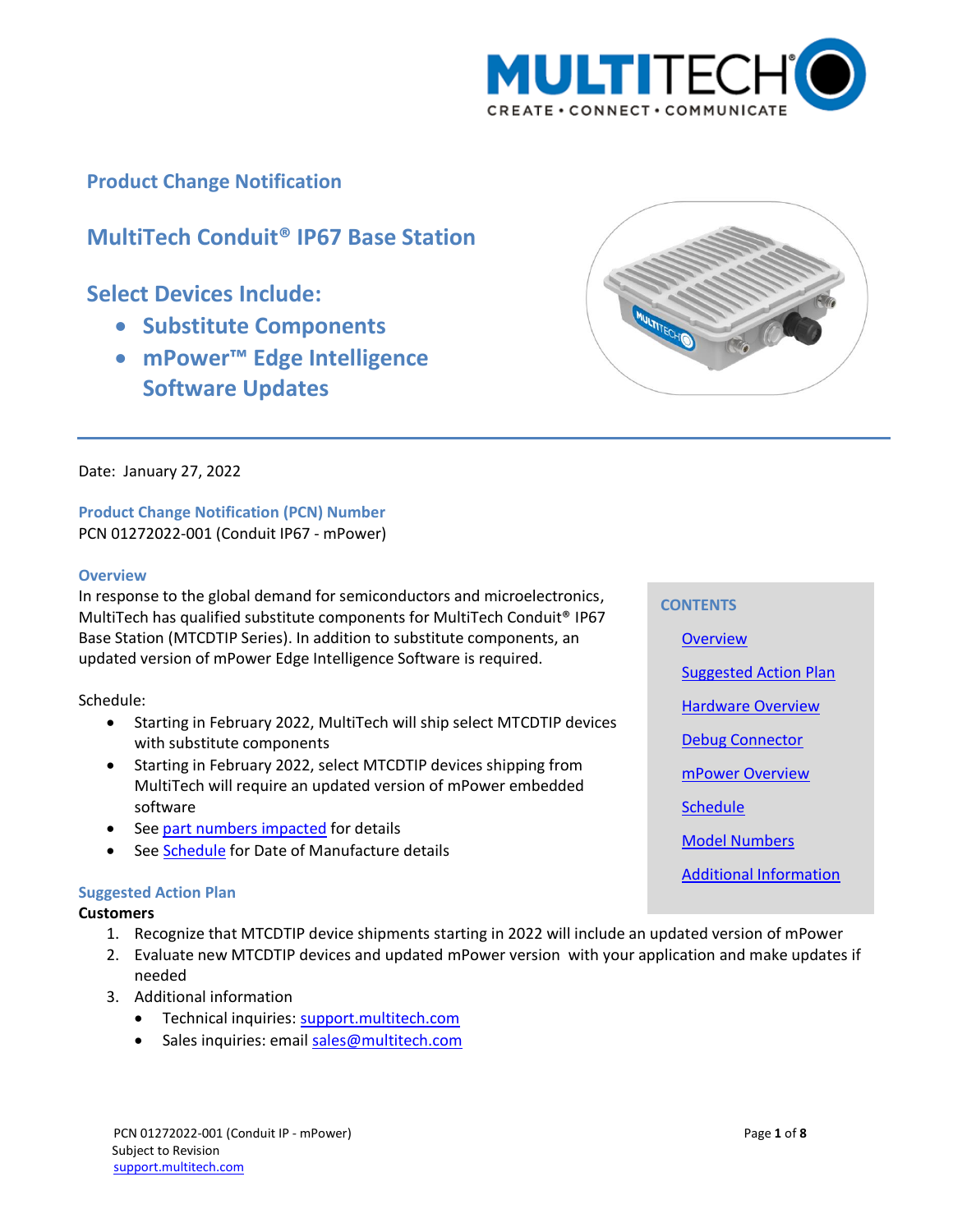

## **Distributors**

- Forward this announcement to others in your organization who are actively involved in the sale or support of programmable IoT gateways
- Notify existing customers that select MTCDTIP devices are now shipping with substitute components and an updated version of mPower software
- Encourage customers to evaluate new MTCDTIP devices and updated mPower version in their environment. Updates to the mPower operating system may result in updates to the customer application

#### <span id="page-1-0"></span>**Hardware Overview - MTCDTIP with Substitute Components**

The MTCDTIP devices with original components require a number of long lead time items that challenge MultiTech's shipping schedule and our customers' deployment schedules. MultiTech has qualified substitute components for select MTCDTIP devices to reduce the need for longer lead time components. Starting in February 2022, select MTCDTIP devices ship with substitute components and an updated version of mPower software.

#### **Overview of Changes**

| <b>MultiTech Conduit</b><br>Programmable<br><b>Gateway</b> | <b>MTCDTIP</b><br><b>Original Components</b>                             | <b>MTCDTIP</b><br><b>Substitute Components</b>                                |  |  |  |  |
|------------------------------------------------------------|--------------------------------------------------------------------------|-------------------------------------------------------------------------------|--|--|--|--|
| <b>Models Impacted</b>                                     | See part numbers impacted                                                | See part numbers impacted                                                     |  |  |  |  |
| <b>New Model Numbers</b>                                   |                                                                          | Existing model numbers will continue to be used                               |  |  |  |  |
| <b>Technical Overview of</b><br><b>Hardware Change</b>     | Original device design                                                   | Substitute components                                                         |  |  |  |  |
| Hardware Version (*)                                       | MTCDTIP-0.0                                                              | MTCDTIP-0.1                                                                   |  |  |  |  |
| mPower Versions                                            | mPower 5.3.X<br>mPower 5.2.X<br>mPower 5.0.X                             | mPower 5.3.7                                                                  |  |  |  |  |
| mPower Downgrade<br><b>Protection</b>                      | Not required                                                             | Downgrade protection prevents earlier<br>versions of mPower from being loaded |  |  |  |  |
| <b>Date of Manufacture</b>                                 | <b>Starting October 2017</b><br>DOM 2017.11.01<br>(DOM differs by model) | <b>Starting February 2022</b><br>DOM 2022.02.01<br>(DOM differs by model)     |  |  |  |  |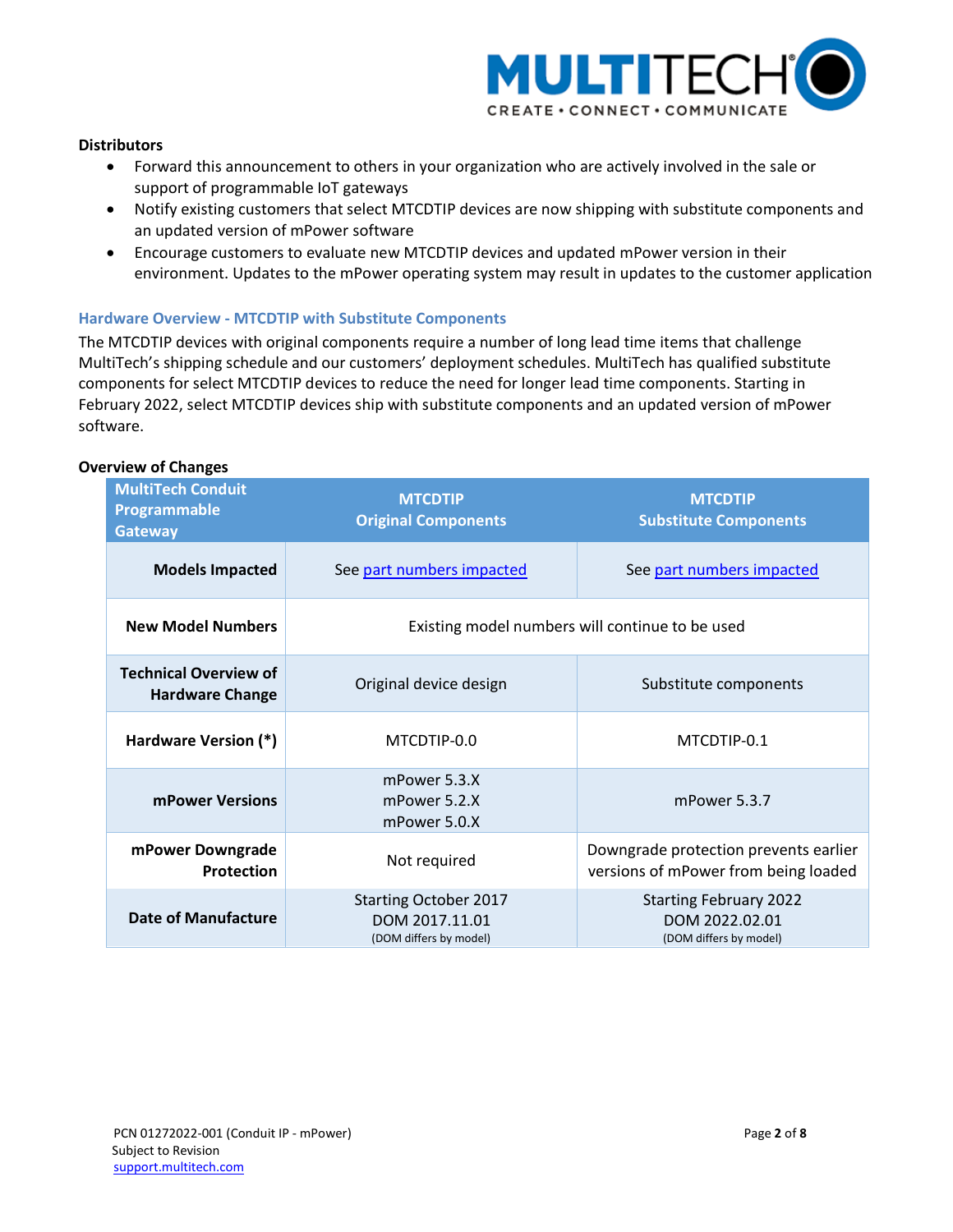

## **Identifying MTCDTIP Hardware**

There are a number of ways to determine if the MTCDTIP device includes original components or substitute components:

- 1. **Model Numbers**: New model numbers are not required for MTCDTIP devices using substitute components. Existing model numbers will continue to be used.
- 2. **Hardware Version:**
	- MTCDTIP device with original components Hardware Version "MTCDTIP-0.0"
	- MTCDTIP with substitute components Hardware Version "MTCDTIP-0.1"

## 3. **API Commands**:

The MTCDTIP uses RESTful JSON API for managing configurations, polling statistics, and issuing commands. Executing either of the following API commands will return the hardware version of the MTCDTIP device:

- API Commands:
	- o https://192.168.2.1/api/system
	- o https://192.168.2.1/api/system/hardwareVersion
- Instructions:
	- 1. Log into the MTCDTIP device using a web browser
	- 2. Open a new tab and enter https://192.168.2.1/api/system or https://192.168.2.1/api/system/hardwareVersion
		- **Command is case sensitive**
		- Change the device IP address if necessary
	- 3. Press Return
	- 4. MTCDTIP device returns one of the following responses
		- **"hardwareVersion" : "MTCDTIP-0.0",**  MTCDTIP device with original components
		- **"hardwareVersion" : "MTCDTIP-0.1",**  MTCDTIP with substitute components
- API Reference: [http://www.multitech.net/developer/software/mtr-software/mtr-api](http://www.multitech.net/developer/software/mtr-software/mtr-api-reference/rcell_api_appendix/find-out-the-hardware-version/)[reference/rcell\\_api\\_appendix/find-out-the-hardware-version/](http://www.multitech.net/developer/software/mtr-software/mtr-api-reference/rcell_api_appendix/find-out-the-hardware-version/)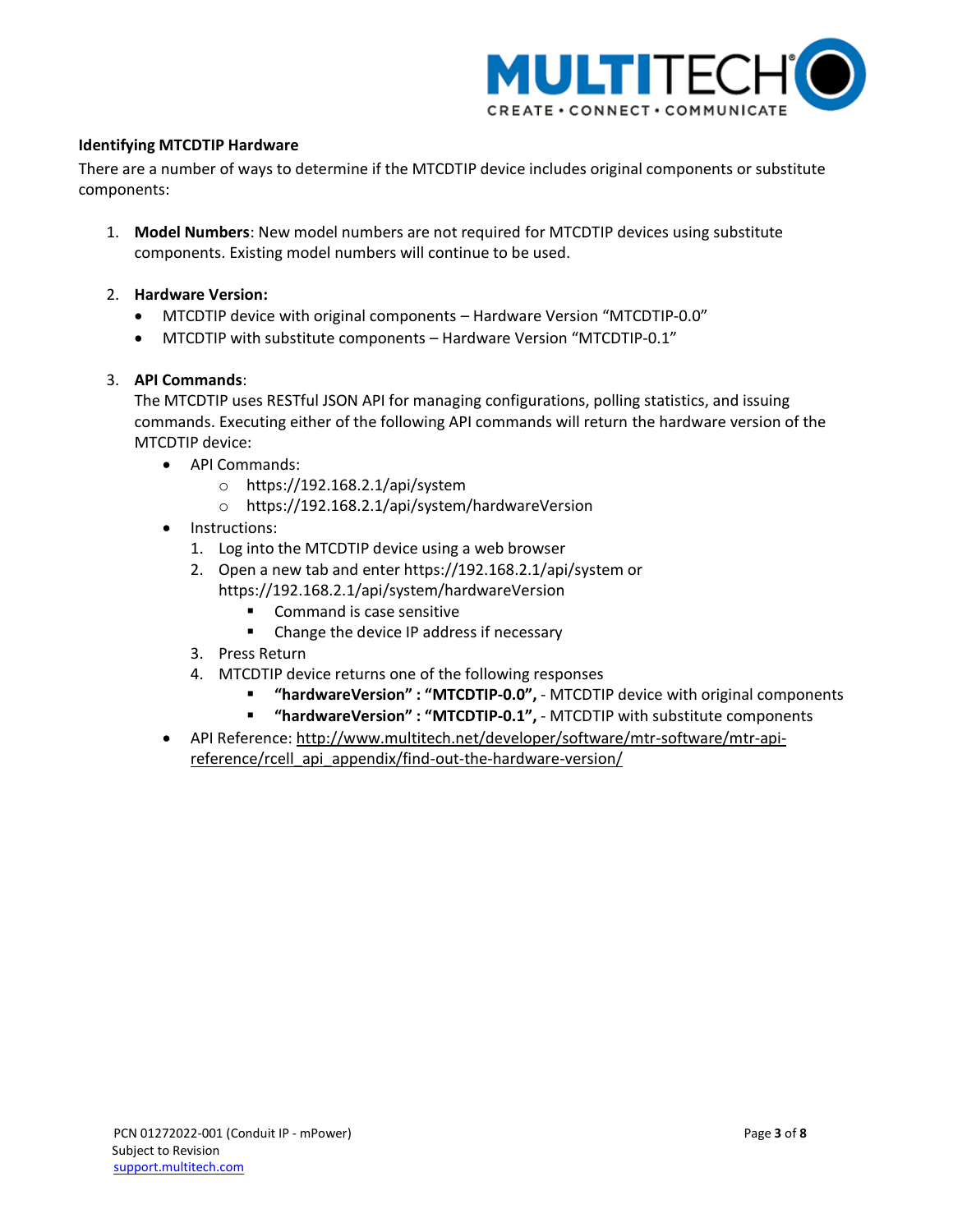

## 4. **DeviceHQ**:

MultiTech DeviceHQ® is a cloud-based tool set for managing the latest generation of MultiTech devices, including the MTCDTIP devices. On the **DeviceHQ Device Page**, ensure that the Hardware field is chosen as a column selection in order to identify the hardware version.

|                      | DeviceHQ<br><b>MULTITECHO</b>                                                                                                        |                  |          |                   |       |                       |                |          |             |                  |            |            |                                       |      |
|----------------------|--------------------------------------------------------------------------------------------------------------------------------------|------------------|----------|-------------------|-------|-----------------------|----------------|----------|-------------|------------------|------------|------------|---------------------------------------|------|
|                      | <b>E</b> Files <b>T</b> Store <b>E</b> Admin<br>$\blacksquare$ Developer<br>$\Theta$ Help<br>al Devices<br><b>音 Home</b>             |                  |          |                   |       |                       |                |          |             |                  |            |            |                                       |      |
|                      | $\overline{\mathbf{y}}$ Filter<br>$\mathbb C$ Refresh<br>al All Devices<br><b>II</b> Columns                                         |                  |          |                   |       |                       |                |          |             |                  |            |            |                                       |      |
|                      | □ Account Name<br>$\vee$ entries<br>Show<br>$\pmb{\times}$<br><b>Description</b><br><b>Ivanced Search</b><br>Download CSV<br>Product |                  |          |                   |       |                       |                |          |             |                  |            |            |                                       |      |
| $\qquad \qquad \Box$ | <b>Description</b>                                                                                                                   | Product<br>۰     | Serial   | <b>MAC</b>        | Group | Device<br>$\div$ Logs | <b>Actions</b> | Firmware | Hardware    | Cell<br>Provider | Checked-in | # Location | Serial<br>$\frac{1}{2}$               |      |
|                      | Device 1                                                                                                                             | MTCDTIP-<br>L4N1 | 12345678 | 00:00:00:00:00:00 |       | Every<br>check-In     |                | 5.3.7    | MTCDTIP-0.0 | Unknown          | 20 minutes |            | MAC <sub>12</sub><br><b>S</b> Group   | li z |
|                      | Device 2                                                                                                                             | MTCDTIP-<br>L4N1 | 23456789 | 00:00:00:00:00:00 |       | Every<br>check-In     |                | 5.3.7    | MTCDTIP-0.1 | <b>Unknown</b>   | 20 minutes |            | Device Logs                           |      |
|                      |                                                                                                                                      |                  |          |                   |       |                       |                |          |             |                  |            |            | <b>Z</b> Actions<br><b>Z</b> Firmware |      |
|                      |                                                                                                                                      |                  |          |                   |       |                       |                |          |             |                  |            |            | Hardware                              |      |
|                      |                                                                                                                                      |                  |          |                   |       |                       |                |          |             |                  |            |            | <b>Z</b> Cell Provider                |      |
|                      | <b>A</b> Hardware<br>$\Box$ IMEI                                                                                                     |                  |          |                   |       |                       |                |          |             |                  |            |            |                                       |      |
|                      | $\Box$ IMSI<br>$\Box$ Reel                                                                                                           |                  |          |                   |       |                       |                |          |             |                  |            |            |                                       |      |

Once this selection is made, the DeviceHQ dashboard will show the hardware version of each device:

- **MTCDTIP-0.0** MTCDTIP device with original components
- **MTCDTIP-0.1** MTCDTIP device with substitute components

| DeviceHQ<br><b>MULTITECHO</b> |                |                  |          |                                         |                   |                   |         |          |             |                  |                       |            |              |                   |                                      |
|-------------------------------|----------------|------------------|----------|-----------------------------------------|-------------------|-------------------|---------|----------|-------------|------------------|-----------------------|------------|--------------|-------------------|--------------------------------------|
| <b>音 Home</b>                 | al Devices     |                  |          | Files Store BEAdmin ST Developer O Help |                   |                   |         |          |             |                  |                       |            |              |                   |                                      |
| al All Devices                |                |                  |          |                                         |                   |                   |         |          |             |                  |                       |            | $F$ Filter   | <b>II</b> Columns | $C$ Refresh                          |
| Show.                         | $\vee$ entries |                  |          |                                         |                   |                   |         |          |             |                  |                       |            | Search:      |                   | ×<br>Advanced Search<br>Download CSV |
| o                             | Description    | Product          | - Serial | MAC                                     | Group<br>$E$ Logs | Device            | Actions | Firmware | Hardware    | Cell<br>Provider | $\circ$<br>Checked-in | : Location | $=$ Interval | c Uptime          |                                      |
| ö                             | Device 1       | MTCDTIP-<br>L4NT | 12345678 | 00:00:00:00:00:00                       |                   | Every<br>check-in |         | 5.3.7    | MTCDTIP-0.0 | Univoown         | 20 minutes            |            | 4.00 hrs     | 1 day             | k/                                   |
|                               | Device 2       | MTCDTIP-<br>L4NT | 23456789 | 00:00:00:00:00:00                       |                   | Every<br>check-in |         | 5.3.7    | MTCDTIP-0.1 | <b>Unknown</b>   | 20 minutes            |            | 4.00 hrs     | 1 day             |                                      |
|                               |                |                  |          |                                         |                   |                   |         |          |             |                  |                       |            |              |                   |                                      |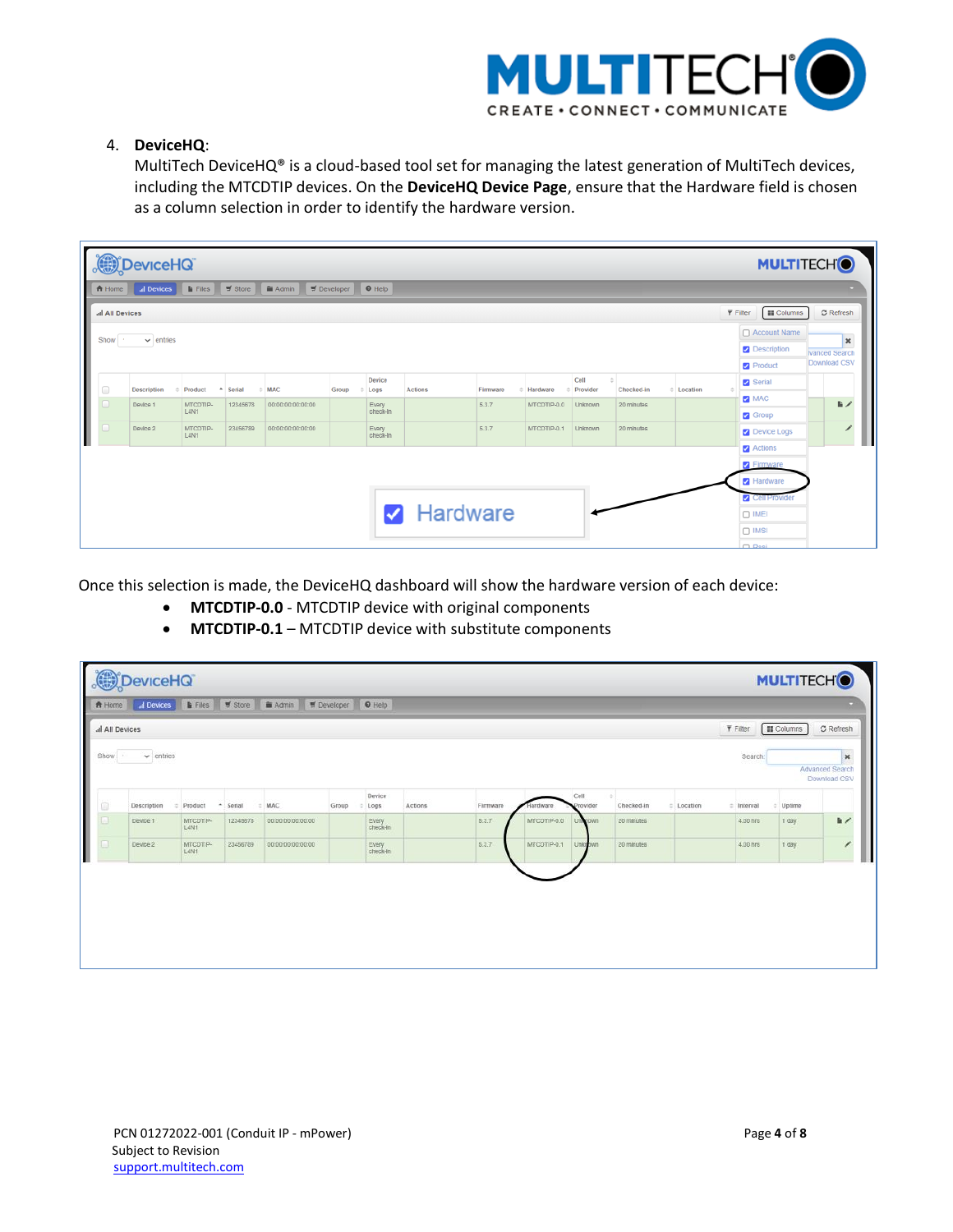

#### <span id="page-4-1"></span>**mPower Edge Intelligence Overview**

mPower™ Edge Intelligence is MultiTech's embedded software offering delivering programmability, network flexibility, enhanced security and manageability for scalable Industrial Internet of Things (IIoT) solutions. mPower Edge Intelligence simplifies integration with a variety of popular upstream IoT platforms to streamline edge-to-cloud data management and analytics, while also providing the programmability and processing capability to execute critical tasks at the edge of the network to reduce latency, control network and cloud services costs, and ensure core functionality – even in instances when network connectivity may not be available.

MTCDTIP devices with substitute components (hardware version MTCDTIP-0.1) will begin shipping with mPower 5.3.7. mPower Software Release Notes can be downloaded at [https://www.multitech.com/documents/publications/sales](https://www.multitech.com/documents/publications/sales-flyers/mPower%20Software%205.x.x%20Conduit%20Gateways.pdf)[flyers/mPower%20Software%205.x.x%20Conduit%20Gateways.pdf](https://www.multitech.com/documents/publications/sales-flyers/mPower%20Software%205.x.x%20Conduit%20Gateways.pdf) 

mPower Software Release Notes is a separate document and includes the release notes and cumulative changelog for mPower Edge Intelligence embedded software. Detailed information is listed in reverse chronological order, starting with the most recent mPower release:

Operating system updates New hardware supported New features Enhanced features Known behaviors Bug fixes Feature deprecations

## <span id="page-4-0"></span>**Schedule**

MTCDTIP devices with substitute components and mPower 5.3.7

- Manufacturing: Starting February 2022
	- o Date of Manufacture: Starting February 1, 2022
	- o See part numbers impacted for details
	- o Identifying Date of Manufacture (chassis label)

<span id="page-4-2"></span>

DOM: 2022.02.01 **DOM = Date of Manufacture**  $2022 = Year$ 02 = February  $01 = Day$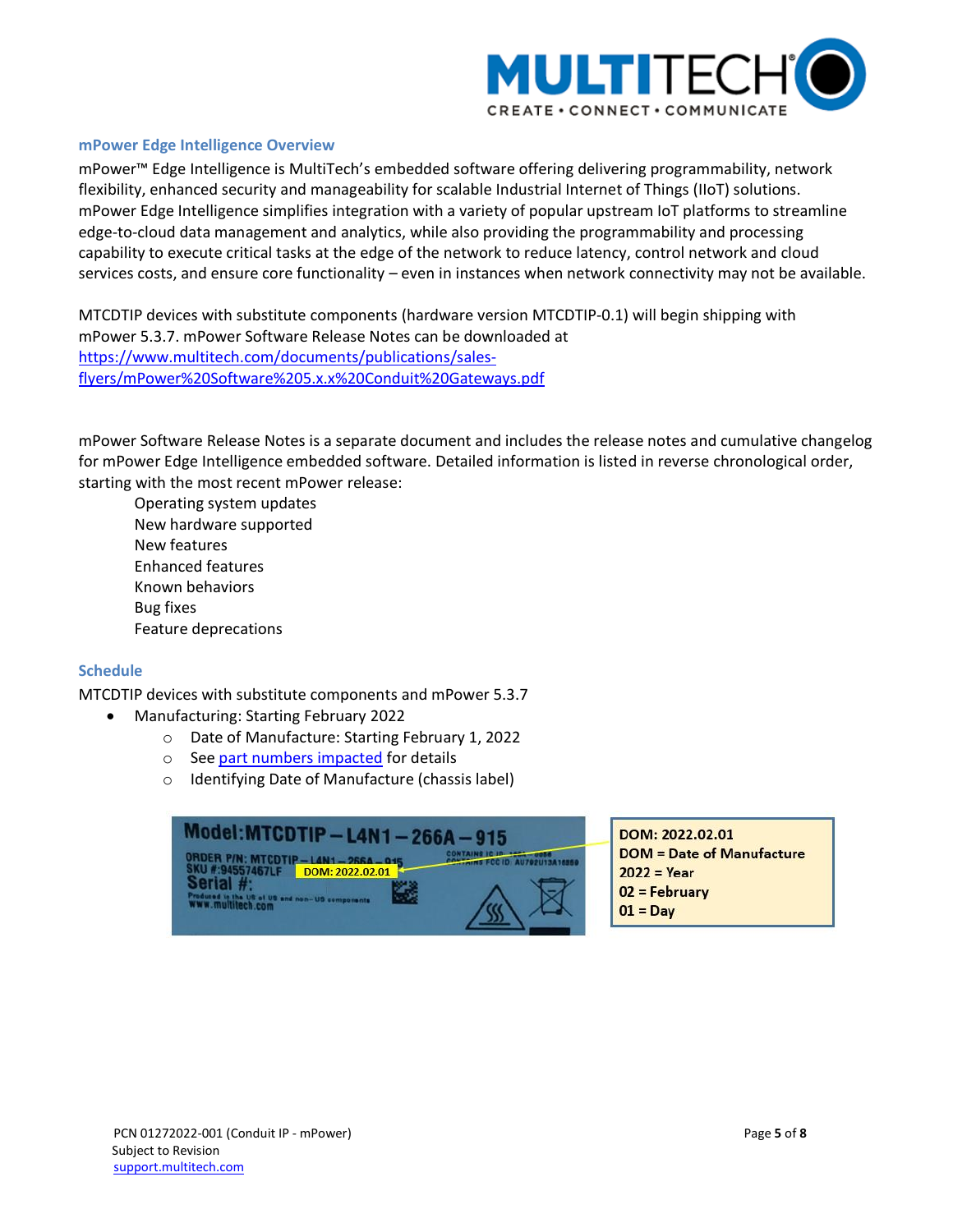

## **Ordering Part Numbers Impacted**

The following ordering part numbers are impacted by these updates:

| <b>Model Name</b><br><b>Ordering Part Numbers</b>                                                                                 | <b>Ordering Part Numbers</b>                                                                                                                                                                                                                                                                                                | <b>Ordering Part Numbers</b> |  |  |  |  |  |  |
|-----------------------------------------------------------------------------------------------------------------------------------|-----------------------------------------------------------------------------------------------------------------------------------------------------------------------------------------------------------------------------------------------------------------------------------------------------------------------------|------------------------------|--|--|--|--|--|--|
| Conduit <sup>®</sup> IP67 Base Station                                                                                            |                                                                                                                                                                                                                                                                                                                             |                              |  |  |  |  |  |  |
| <b>Status: Active</b>                                                                                                             | <b>Status: Active</b>                                                                                                                                                                                                                                                                                                       | mPower version               |  |  |  |  |  |  |
| MTCDTIP-266A-868 (1)<br>MTCDTIP-266A-868/2 <sup>(1)</sup><br>MTCDTIP-266A-915 <sup>(1)</sup><br>MTCDTIP-266A-915/2 <sup>(1)</sup> | MTCDTIP-L4E1-266A-868 <sup>(1)</sup><br>MTCDTIP-L4E1-266A-868/2 <sup>(1)</sup><br>MTCDTIP-L4E1-266A-868-NLA (1)<br>MTCDTIP-L4E1-266A-915 <sup>(1)</sup><br>MTCDTIP-L4N1-266A-915 <sup>(1)</sup><br>MTCDTIP-L4N1-266A-915/2 <sup>(1)</sup><br>MTCDTIP-LAP3-266A-915 <sup>(1)</sup><br>MTCDTIP-LAP3-266A-915/2 <sup>(1)</sup> | mPower 5.3.7                 |  |  |  |  |  |  |

## Footnotes:

|     | <b>mPower Version</b> | <b>Manufacturing</b><br><b>Updates</b> | <b>Comments</b>                                                           |
|-----|-----------------------|----------------------------------------|---------------------------------------------------------------------------|
| (1) | mPower 5.3.7          | February 2022                          | Active devices start shipping with substitute components and mPower 5.3.7 |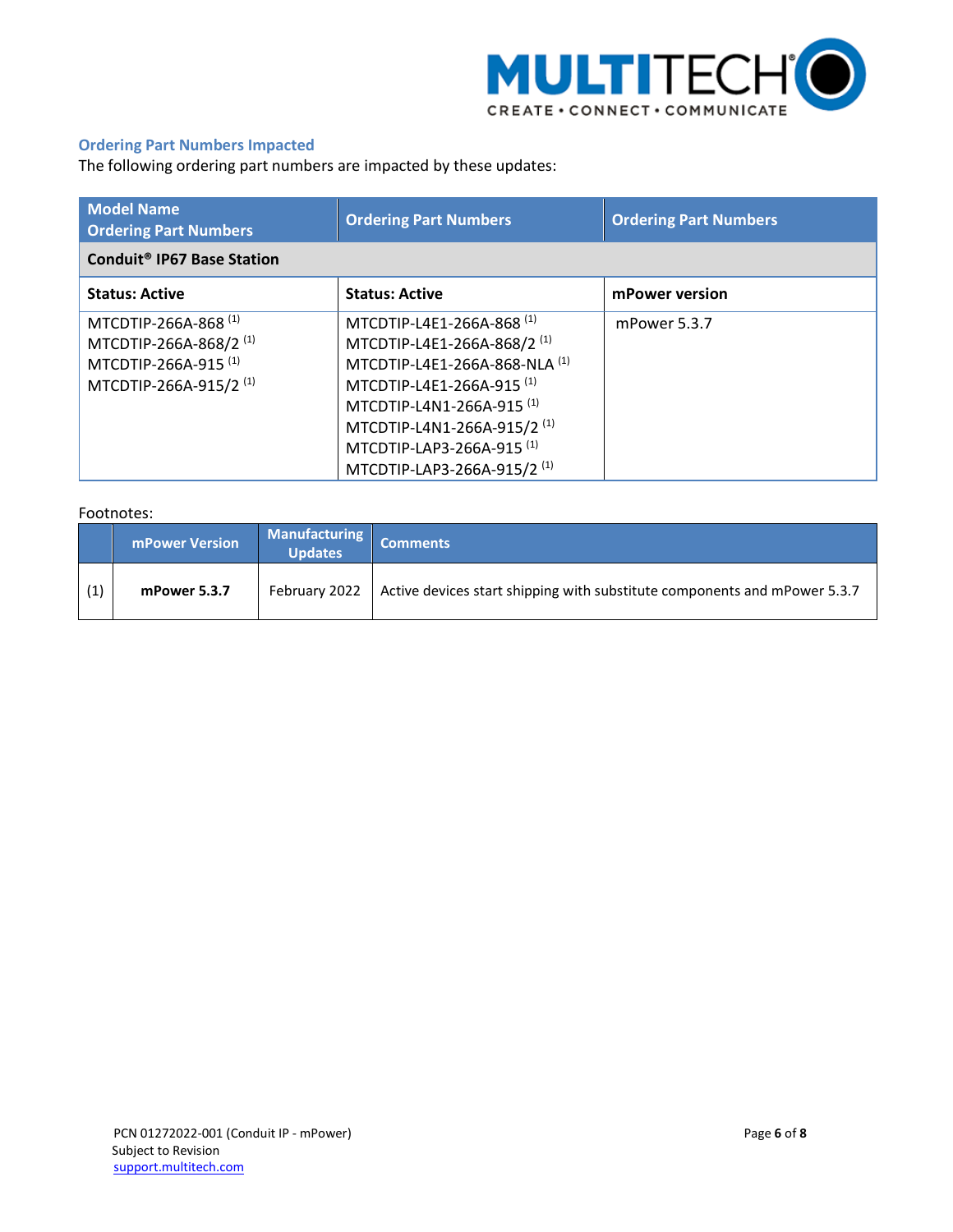

## <span id="page-6-0"></span>**Additional Information**

If you have any questions regarding this Product Change Notification/Software Release Notice, please contact your MultiTech sales representative or visit the technical resources listed below:

**World Headquarters – USA** +1 (763) 785-3500 | [sales@multitech.com](mailto:sales@multitech.com)

**EMEA Headquarters – UK** +(44) 118 959 7774 | [sales@multitech.co.uk](mailto:sales@multitech.co.uk)

## **MultiTech Developer Resources:**

[www.multitech.net](http://www.multitech.net/)

An open environment where you can ask development related questions and hear back from MultiTech engineering or a member of this community.

#### **Knowledge Base:**

<http://www.multitech.com/kb.go> Immediate access to support information and resolutions for all MultiTech products.

#### **MultiTech Support Portal:**

[support.multitech.com](https://support.multitech.com/) Create an account and submit a support case directly to our technical support team.

## **MultiTech Website:**

[www.multitech.com](http://www.multitech.com/)

## **Trademarks and Registered Trademarks**

Conduit, mCard, MultiTech and the MultiTech logo are registered trademarks of Multi-Tech Systems, Inc. All other trademarks or registered trademarks are the property of their respective owners.

Copyright © 2022 by Multi-Tech Systems, Inc. All rights reserved.